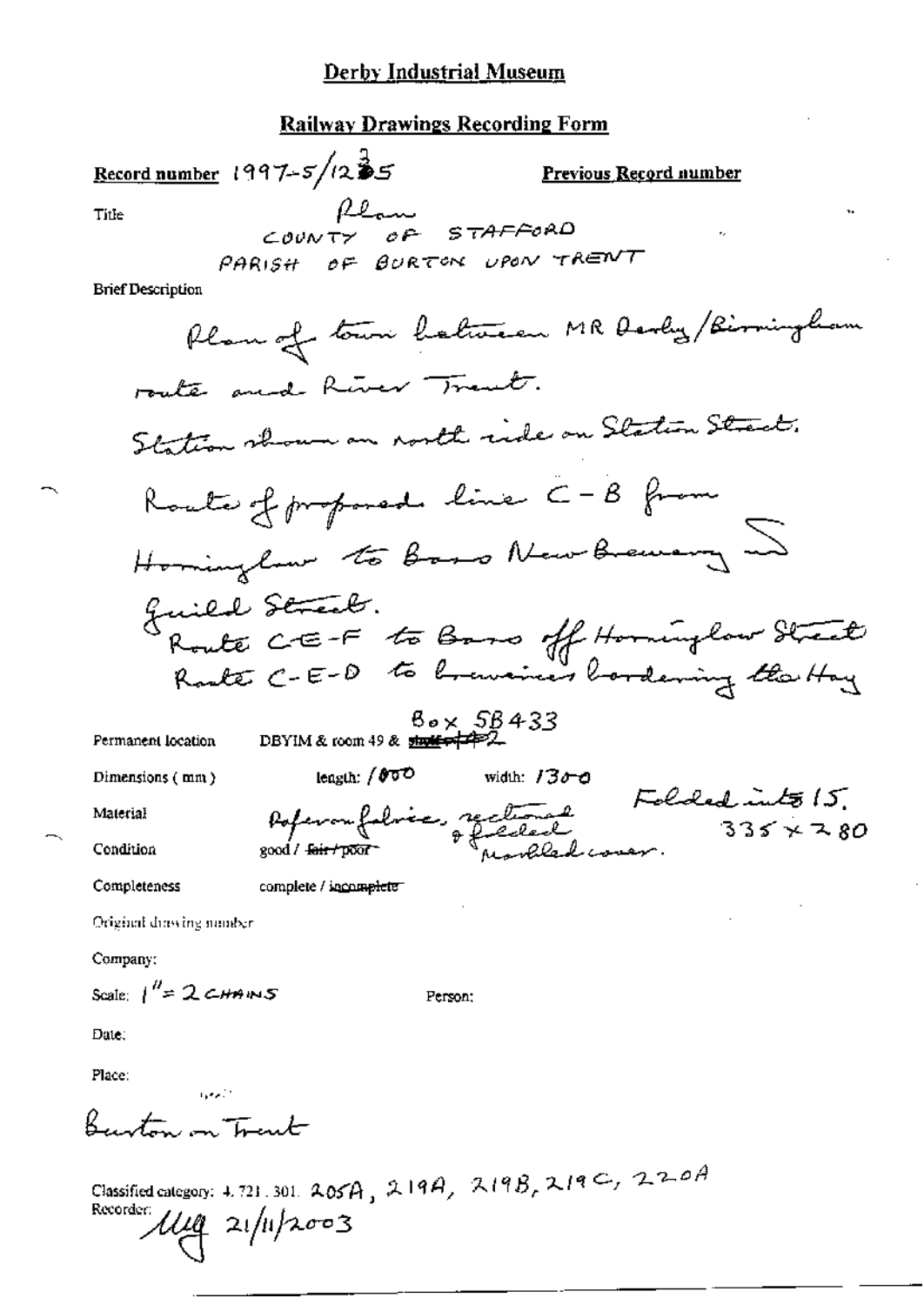Railway Drawings Recording Form

|                          | CATTELL<br><b>Previous Record number</b><br>Record number 1971-384/538<br>1070 |
|--------------------------|--------------------------------------------------------------------------------|
| Title                    | BOROVEH OF BURTON ON TRENT                                                     |
|                          | IN THE COUNTIES OF STAFFORD & DERBY                                            |
| <b>Brief Description</b> |                                                                                |

Permanent location DBYIM & room 49 & shelf:  $118$ 

Dimensions (mm)

length:  $720$  width:  $970$ 

Material

Ξ.

| Rafer              |  |
|--------------------|--|
|                    |  |
| good / fair / poor |  |

 $\theta$ 

Condition

Completeness

complete / incomplete

Original drawing number

Company:

Scale:  $\int_0^R z 220yds$ 

Date:  $SefE1879$ 

Person: JA Mason Estate Azent (Surveyor

Place:

Burton on Trent

|                                                                                                                        | 119A         | 220A         |
|------------------------------------------------------------------------------------------------------------------------|--------------|--------------|
|                                                                                                                        | 219B         | 220B         |
| 75C<br>Classified category: 4, 721, 301, $\triangle QSA$ , $\triangle$ $\triangle$ $\triangle$ $\triangle$ $\triangle$ | 219C         | ススロー         |
| Recorder: $\mu u_2$ 23/5/03                                                                                            | 221A         | 222A         |
|                                                                                                                        | 221B         | 222B<br>212C |
|                                                                                                                        | 221C<br>2214 | 2220<br>スススピ |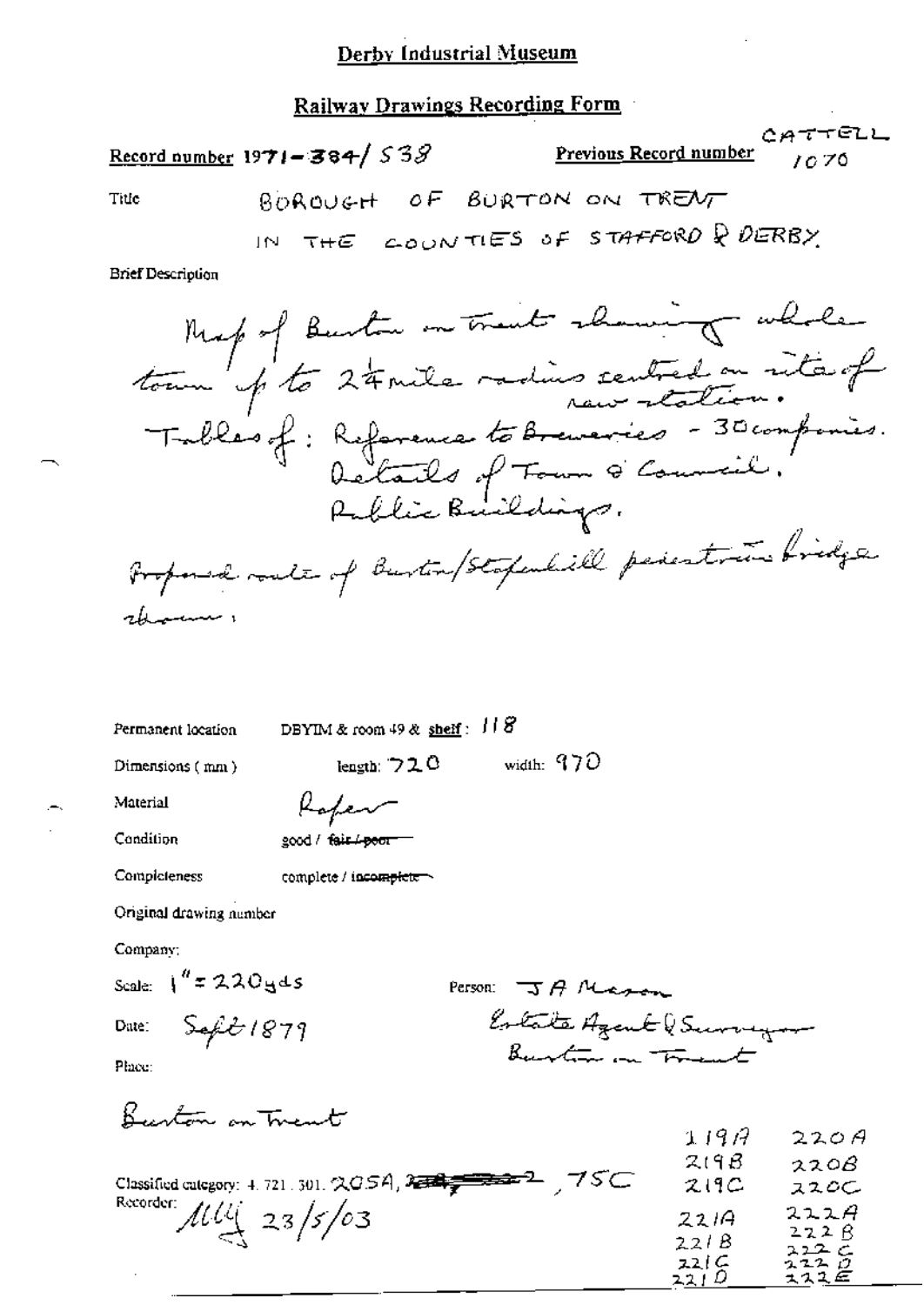## Railway Drawings Recording Form

Record number  $1971 - 384 / 534$ 

CATTELL Previous Record number

Title

$$
\beta \cup \mathsf{RT} \circ \mathsf{N} \mathbin{-} \cup \mathsf{POV} \mathbin{-} \mathsf{TR} \mathsf{CIV} \mathsf{T}
$$

**Brief Description** 

DBYIM & room 49 & shelf:  $118$ 

Dimensions (mm)

width:  $345$ length:  $44c$ 

Person:

Material

μ

Condition

Completeness

|  | good / fair / poor |
|--|--------------------|
|--|--------------------|

complete / incemplete

Original drawing number

Company;

Scale:  $\int_{0}^{t'}$  = 40 FET T Date:  $29/7/1919$ 

Place:

Barton on Tuent

Classified category: 4.721.301. 219A, 219C-<br>Recorder:  $\mathcal{M}_{\underbrace{4}_{1}}^{4}$  16/5/2003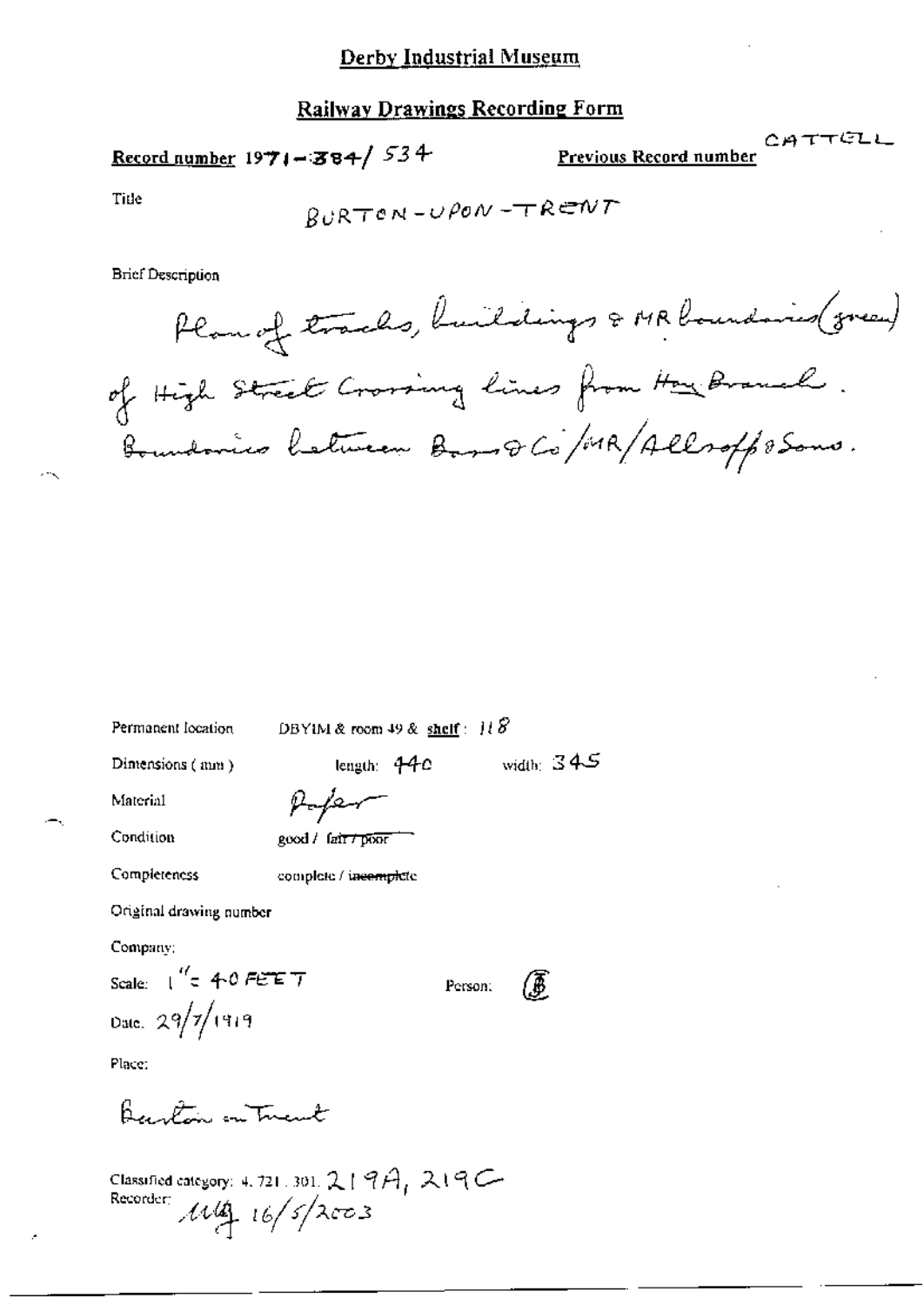## **Railway Drawings Recording Form**

 $\mathcal{F}$  $\mathbf{r}$ Record number  $1971 - 384/359$ 

CATTELL Previous Record number  $1020$ 

Title

**Brief Description** 

Plan of proposed freight routes into Burton from N. Stoffs Jon, limits of deviation boundaries,

 $P.T.O.$ 

| Permanent location               | DBYIM & room 49 & shelf : $119$                                                                |
|----------------------------------|------------------------------------------------------------------------------------------------|
| Dimensions (mm)                  | width: $1030$<br>length: $1480$                                                                |
| Material                         | Paper on folice                                                                                |
| Condition                        | good / fair / poor                                                                             |
| Completeness                     |                                                                                                |
| Original drawing number $92/136$ |                                                                                                |
| Company:                         | $\overline{\mathbf{z}}$                                                                        |
| Scale: $1^{11}$ =                | Person: Sant to Mr Walker                                                                      |
| Date: 16 Nov 1858                |                                                                                                |
| Place:                           | $\mathcal{F}_1$ , where                                                                        |
| Rustin m Feut                    |                                                                                                |
|                                  | Classified category: 4.721.301. 219A, 219B, 219C, 205A<br>Recorder: $\frac{112}{1}$ $(2/3002)$ |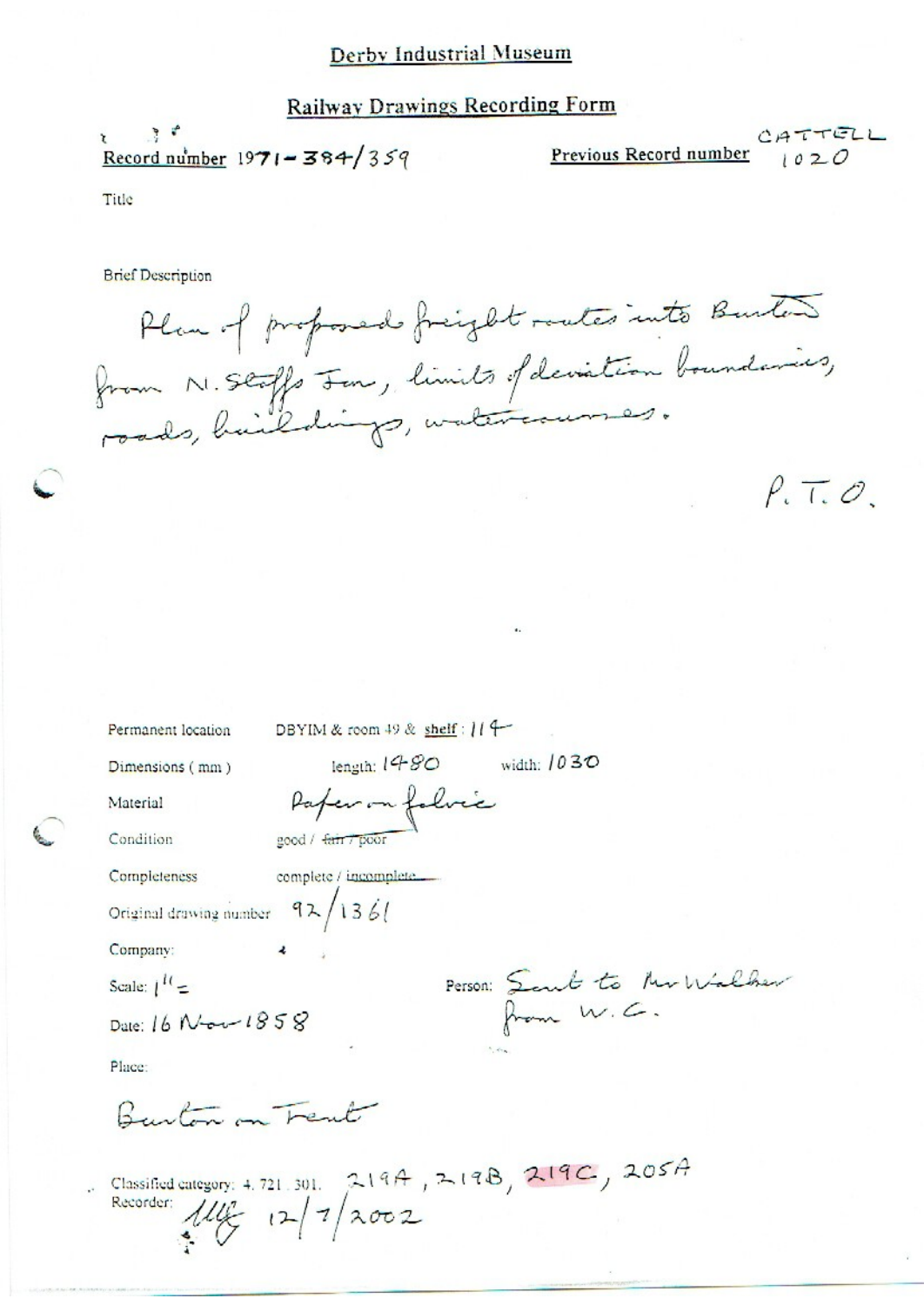| $\frac{\text{Record number}}{1971 - 384}$ 34%                                                                | <u>Previous Record number</u><br>1 V Y 77 |
|--------------------------------------------------------------------------------------------------------------|-------------------------------------------|
| THE TOWN OF BURTON ON TRENT<br>Tide                                                                          |                                           |
|                                                                                                              |                                           |
| <b>Brief Description</b>                                                                                     |                                           |
| Respectful with MR passing thereigh                                                                          |                                           |
| at north of township.                                                                                        |                                           |
|                                                                                                              |                                           |
| Neur militarys marbed<br>Line 2) teacher Bond End Li<br>- 4) Ampouse from Buty ?<br>- 4) Ampouse from Buty ? | Line A-B Guild Street                     |
|                                                                                                              | $E-F$ Allrops/Seminors                    |
| $\begin{bmatrix} . & 5 \\ . & 6 \\ . & 7 \end{bmatrix}$ Neurlines.                                           |                                           |
|                                                                                                              |                                           |
|                                                                                                              |                                           |
|                                                                                                              |                                           |
|                                                                                                              |                                           |
| DBYIM & room $49$ & shelf : $113$<br>Permanent lecation                                                      |                                           |
| length: $150^\circ$<br>Dimensions (mm)                                                                       | width: $101U$                             |
| $H = \frac{1}{2}$<br>Material<br>good / fair / poor town adject<br>Condition                                 |                                           |
| Complete / incomplete and a sub-<br>Completeness                                                             |                                           |
| Original drawing number $\sqrt{72}/7362$ .                                                                   |                                           |
| Company:                                                                                                     |                                           |
| Scale: $1'' = 4$ commons                                                                                     |                                           |
| Date: $1857$                                                                                                 | Person: Florences Sproons                 |
| Place:                                                                                                       | Burton on Timet                           |
| Burtonon Trent                                                                                               |                                           |
| Classified category: 4, 721, 301, 205A, 219A, 219B, 219C, 220B<br>Recorder:                                  |                                           |
| $\frac{1}{2}$ 15/2/202                                                                                       |                                           |

∽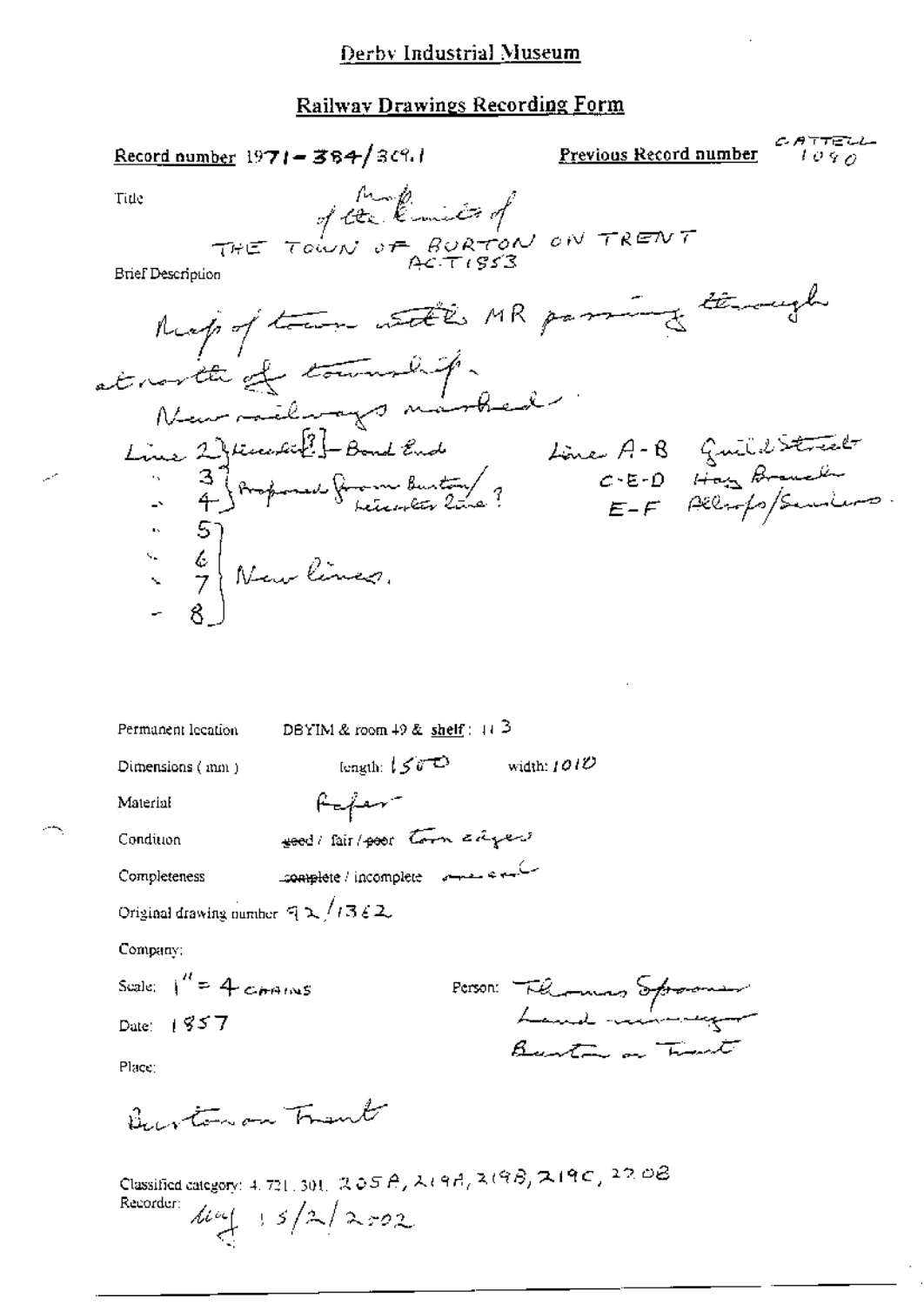CATTELL Record number  $1971 - 384/298.2$ Previous Record number  $1216$ 

Title

**Brief Description** 

Plan of tracks showing MR mand line from North Stoffs Juntion to Guild Street Brench, Branches off from Hay Junction to zunction with Guild Street Branch

| Permanent location                          | DBYIM & room $49$ & shelf: $113$  |              |  |
|---------------------------------------------|-----------------------------------|--------------|--|
| Dimensions $(mm)$                           | iength: $\ell$ 9 $7$ $O$          | width: $915$ |  |
| Material                                    | FrancuSy felice                   |              |  |
| Condition                                   | good / fan't poor                 |              |  |
| Completeness                                | complete / i <del>ncomplete</del> |              |  |
| Original drawing number $\sqrt{H91}/1396$ O |                                   |              |  |
| Company:                                    |                                   |              |  |
| Scale: $\int'' c \int c \hat{H} A/N$        |                                   | Person:      |  |
| <u> Әще:</u>                                |                                   |              |  |
|                                             |                                   |              |  |

Place:

Burton in Frent

Classified category, 4, 721, 301, 2, e 579, 2 19 A, 219 B, 219 C = Recorder  $\mathcal{M}(\sqrt{3})/2002$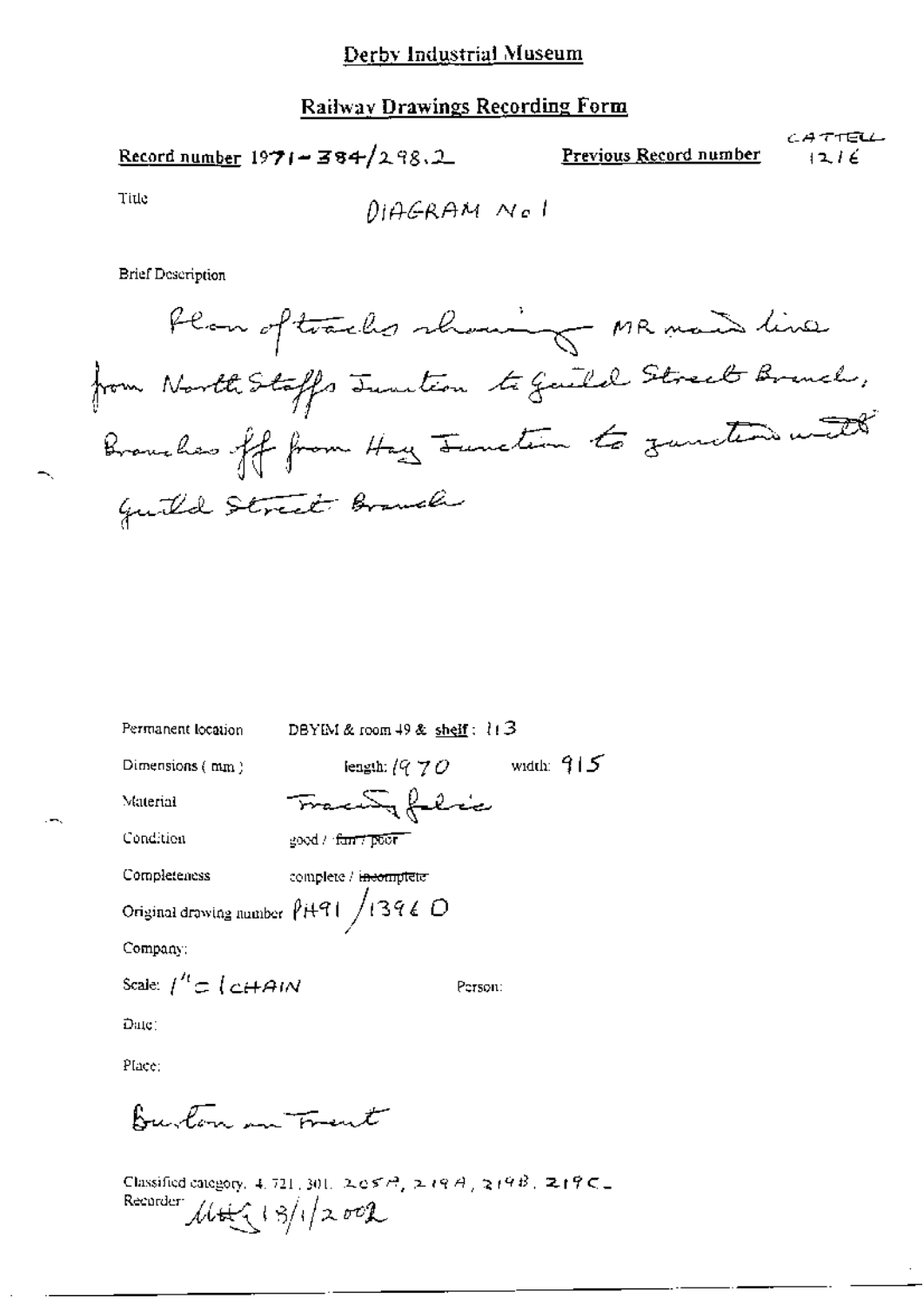# Record number 1971-384/485.

Previous Record number

CATTELL  $(102$ 

Title

**Brief Description** 

Large avec around brook Street

Permanent location

цÞ

DBYIM & room 49 & shelf: 117

Dimensions (mm)

width:  $605$ length: 975

Material

Tracing folice

Condition

good / fair / poer

Completeness complete / invemplete

Original drawing number  $X497$ 

Company:

Scale:  $1'' = 41.66$  PEET

Person:

Date:

Place:

Burton on Trent Erook Street Crossing

Classified category: 4, 721, 301,  $219C$ Recorder:  $1046$  21-2-2003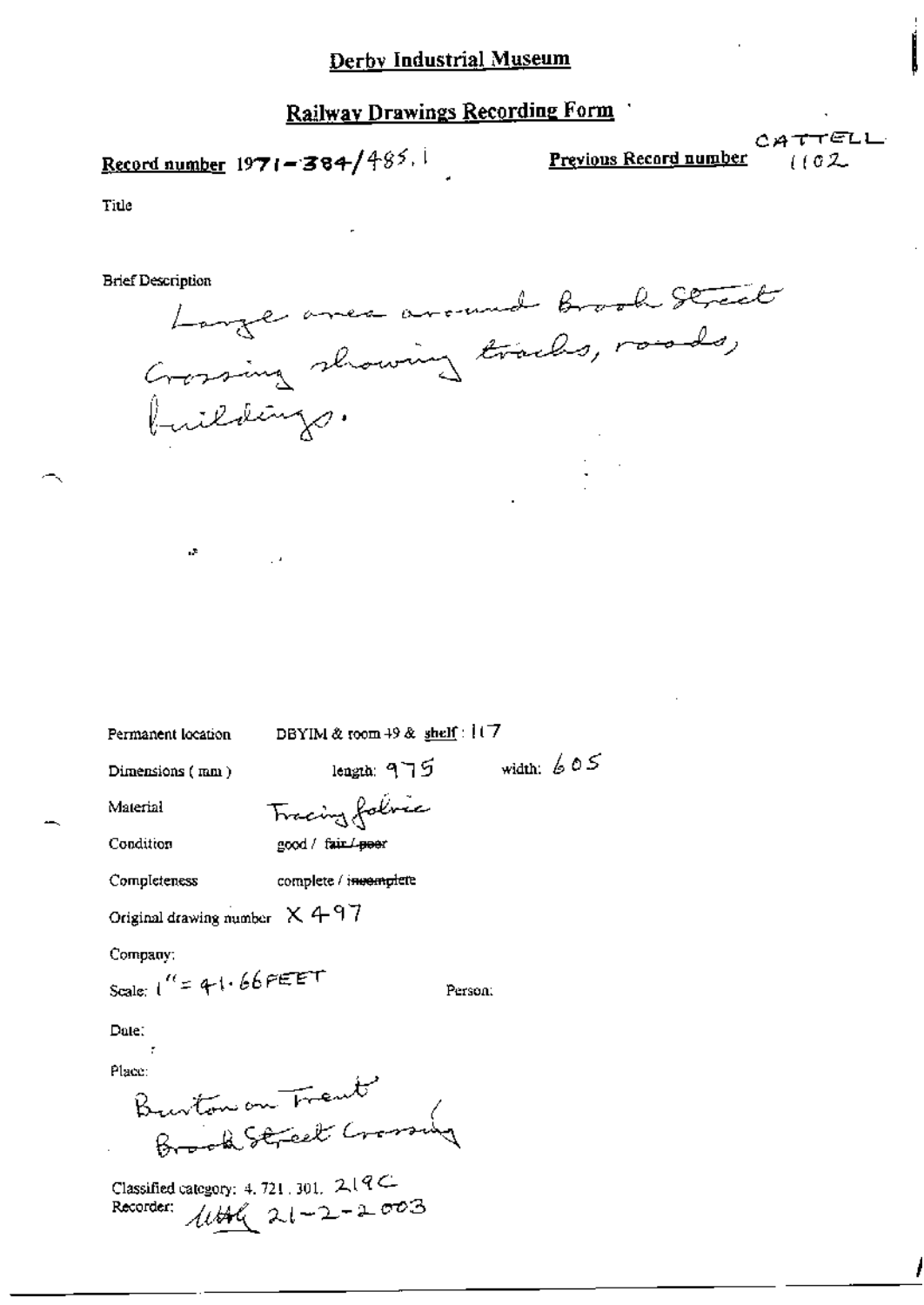| <b>Record number 1971 - 384/485.2.</b> | CATTELL<br><u>Previous Record number</u><br>1102       |
|----------------------------------------|--------------------------------------------------------|
| Title                                  | $BURTON = ON - TRENT$<br>$EGGETT$ V. M.R <sup>C.</sup> |
|                                        |                                                        |

Plan of avec avound brook Street Cross with adjacent vidings into Allsopps

Permanent location

DBYIM & room 49 & shelf :  $117$ 

Dimensions (mm)

**Brief Description** 

length:  $675$  width:  $500$ Tracing folice

Person:

Condition

Material

good / fair 7 poor

complete / incomplete Completeness

Original drawing number

Company:  $M$ R

Scale:  $t'' = 4-t.66$ FEET

Date:

Place:

Barbon on Track Brash Street Crosswith

Classified category: 4, 721, 301, 2019 Recorder:  $2u + 2-2003$  Æ